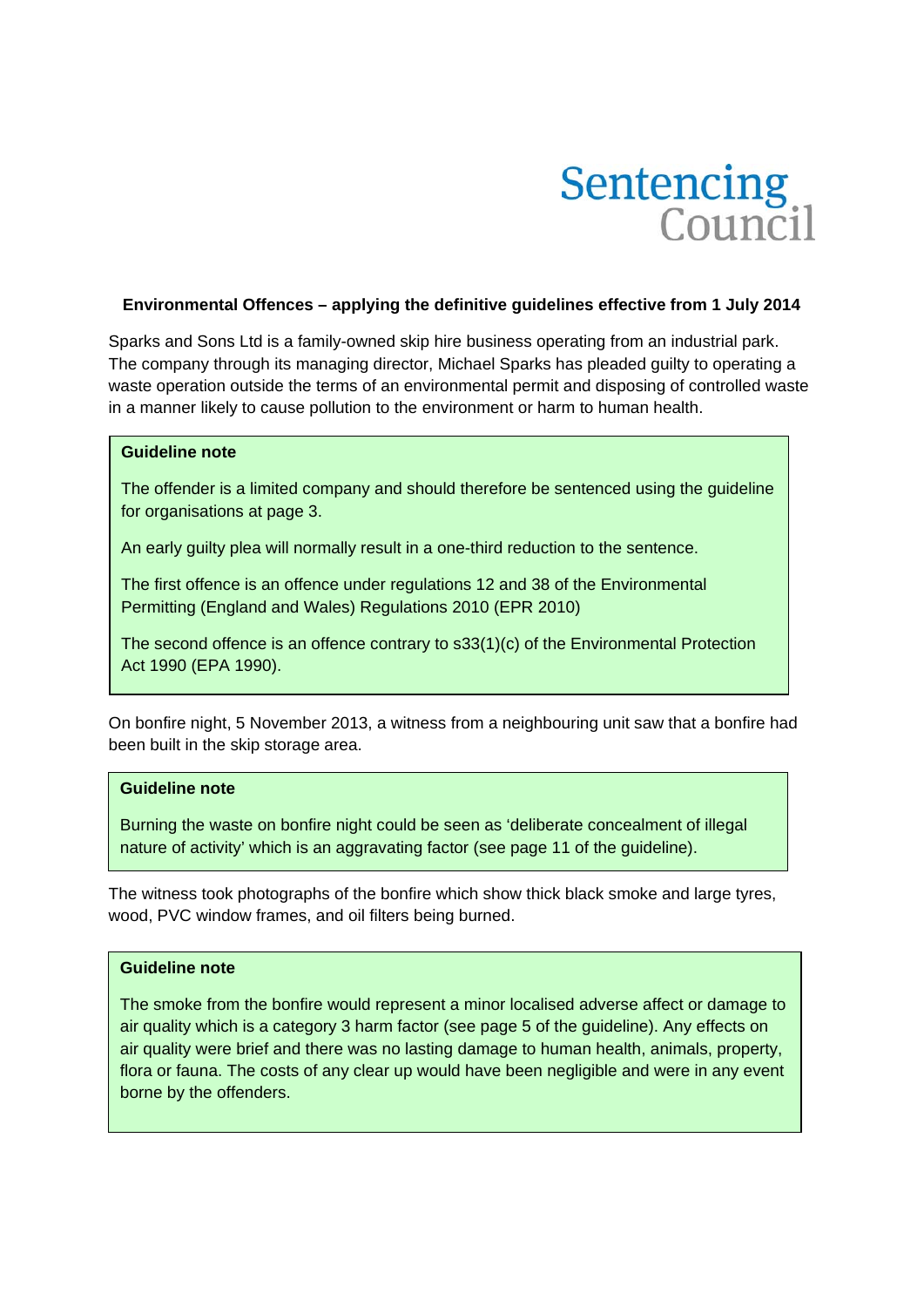The EA officers spoke to Peter Sparks, the operations manager, who admitted that there had been a fire but stated that this had consisted of old wood from their own private dwellings. At a later interview, Peter Sparks was shown the photographs taken by the witness and admitted that the materials were in fact controlled waste that had been removed from the permitted area of their site i.e. the area subject to their environmental permit.

# **Guideline note**

Peter Sparks, a senior manager in the company, was involved in the offending which was an intentional breach of the law. This would place the offending in the deliberate culpability category (see page 5 of the guideline).

The estimated cost of the lawful disposal of the waste was £500.

# **Guideline note**

This indicates an aggravating factor 'offence carried out for financial gain' (see page 11 of the guideline).

The company had previously had a good record for compliance with environmental regulations and has expressed remorse for the breach and cooperated fully with the investigation once the offence had been admitted in interview. The company has a turnover of just over £500,000 and has four full-time employees including the director Michael Sparks, and one part-time employee; it has been operating at a small loss over the last two years.

Overall, this is likely to be a "deliberate" offence in terms of culpability and "category 3" on the harm scale. The size of the company means that it will be sentenced using the table at page 10 for "micro" companies.

### **Guideline note**

Organisations in the "micro" category are defined as those with a turnover or equivalent of not more than £2 million.

The starting point would be a £9,000 fine, with a range of £2,000 to £17,000. There are two relevant aggravating factors in this case (deliberate concealment of illegal nature of activity and offence committed for financial gain). The main mitigating factors are the lack of previous convictions and remorse.